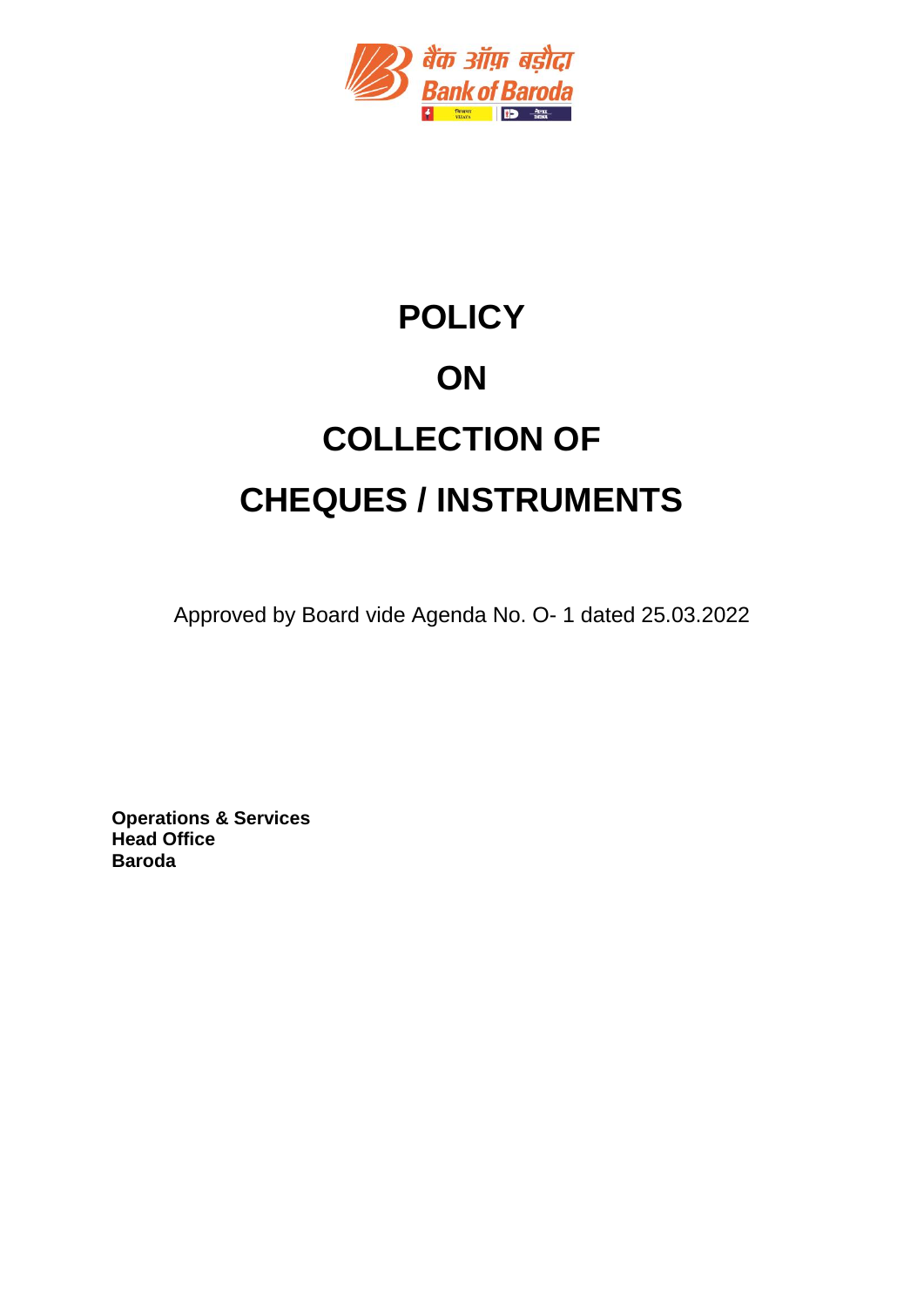

# **Policy on Collection of Cheques / Instruments**

#### **1. Preamble**

Policy on Collection of Cheques and Instruments was prepared in 2005 based on Model Policy given by IBA as per the guidelines issued by RBI/IBA/BCSBI from time to time. The Policy on Collection of Cheques/Instruments of our Bank is a reflection of our on-going efforts to provide better service to our customers and set higher standards for performance.

#### **2. Purpose / Objective**

The main objective of the policy is to provide framework for collection of cheque and other instruments for Bank's customers taking into account our technological capabilities, systems and processes for adherence to such norms and compensation to customer in case of delay in collection of cheques/Instruments.

The policy is based on principles of transparency and fairness in the treatment of customers. The bank is committed to increase use of technology to provide quick collection services to its customers.

#### **3. Scope / Coverage**

This policy document covers the following aspects:

- Arrangements for Collection of domestic cheques and other instruments payable locally including coverage Under CTS clearing at centers within India.
- $\triangleright$  Procedure for collection of cheques payable outside India, time period, interest on delayed collection etc.
- $\triangleright$  Immediate credit of cheques payable in India and in foreign countries
- $\triangleright$  Commitment regarding time norms for collection of instruments.
- $\triangleright$  Policy on payment of interest in cases where the bank fails to meet standard time norms for realization of proceeds of outstation instruments.
- $\triangleright$  Policy on dealing with collection instruments lost in transit/in clearing process or at paying bank's branch
- $\triangleright$  Reasons for return.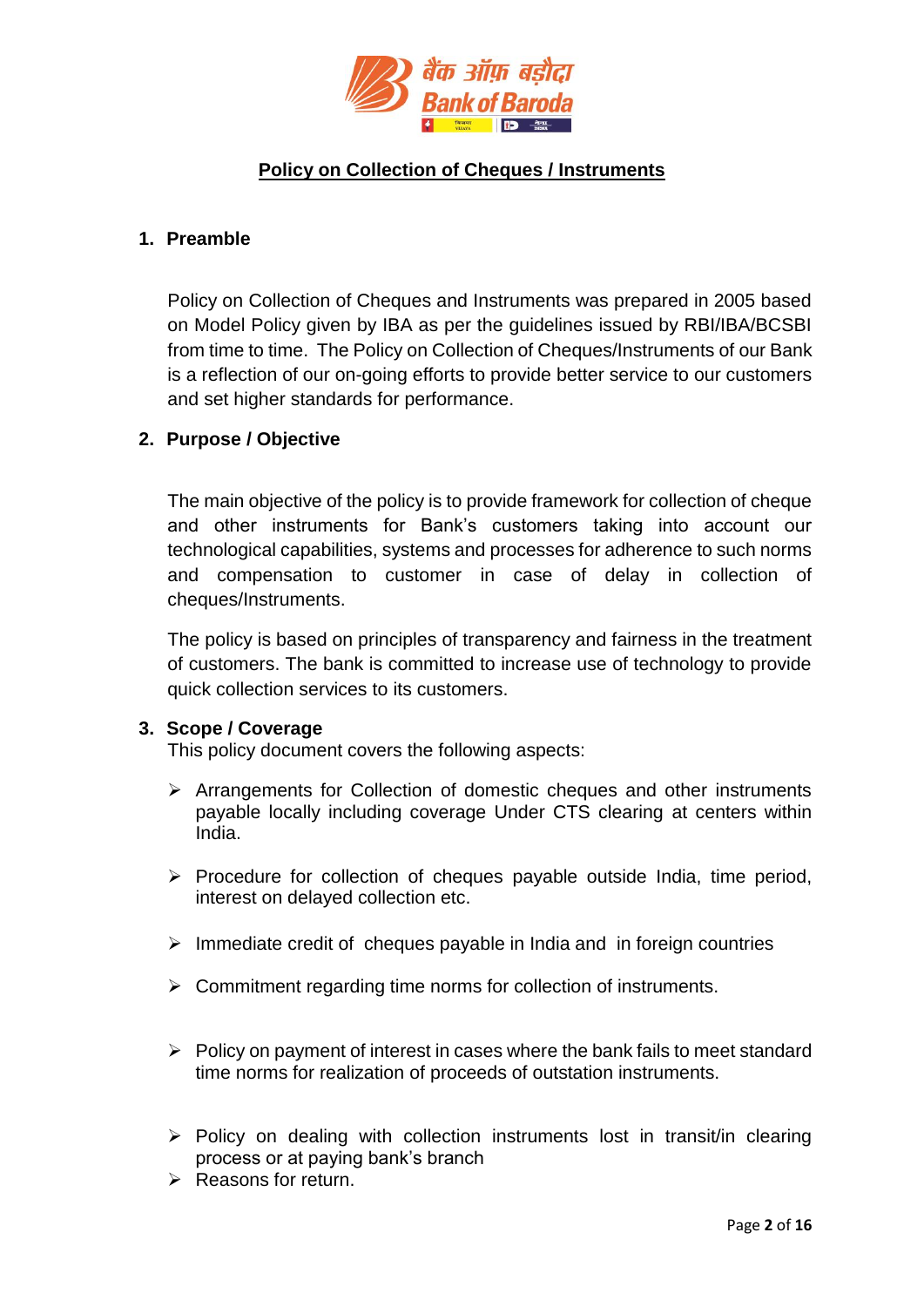

Guidelines/ detailed procedure for collection of Domestic cheques/instruments and cheques payable in Foreign Countries covering time frame for collection, immediate credit, interest payment for delayed collection etc., are given as under:

**Procedure for collection of cheques payable locally and outstation including CTS clearing** which covers details as under.

- 1. Local cheques at MICR/NON-MICR centres
	- 1.1 Local cheques through CTS clearing
- 2. Outstation Cheques
	- 2.1 Drawn on our Bank's own branches
	- 2.2 Outstation cheques drawn on other bank's network
- 3. Immediate Credit of Local / Outstation Cheques / Instruments 3.1Interest on cheques returned unpaid under Immediate Credit
- 4. Purchase of Local / Outstation Cheques
- 5. Time frame for collection of local / outstation cheques / instruments
- 6. Payment of interest for delayed collection
	- 6.1 Local Cheques
	- 6.2 Outstation Cheques sent for collection within India
- 7. Service Charges
- 8. Cheque return on account of technical reason along with list of reasons.
- 9. Collection of third party cheque
- 10. Collection of cheques in the name of Deceased person
- 11. Validity of Cheques / Drafts / Banker's cheques etc,
- 12.Cheques / Instruments lost in transit / in clearing process or at paying branch.

#### **Procedure for collection of cheques payable in Foreign countries**

- 1. Cheques payable in Foreign Countries
- 2. Immediate Credit of Foreign Currency Cheques
- 3. Service Charges
- 4. Payment of interest for delayed collection

#### **4. Force Majeure**

The bank shall not be liable to compensate customers for delayed credit if some unforeseen event (including but not limited to civil commotion, sabotage, lockout, strike or other labour disturbances, accident, fires, natural disasters or other "Acts of God", war, damage to the bank's facilities or of its correspondent bank(s), absence of the usual means of communication or all types of transportation, etc.) beyond the control of the bank, prevents it from performing its obligations within the specified service delivery parameters.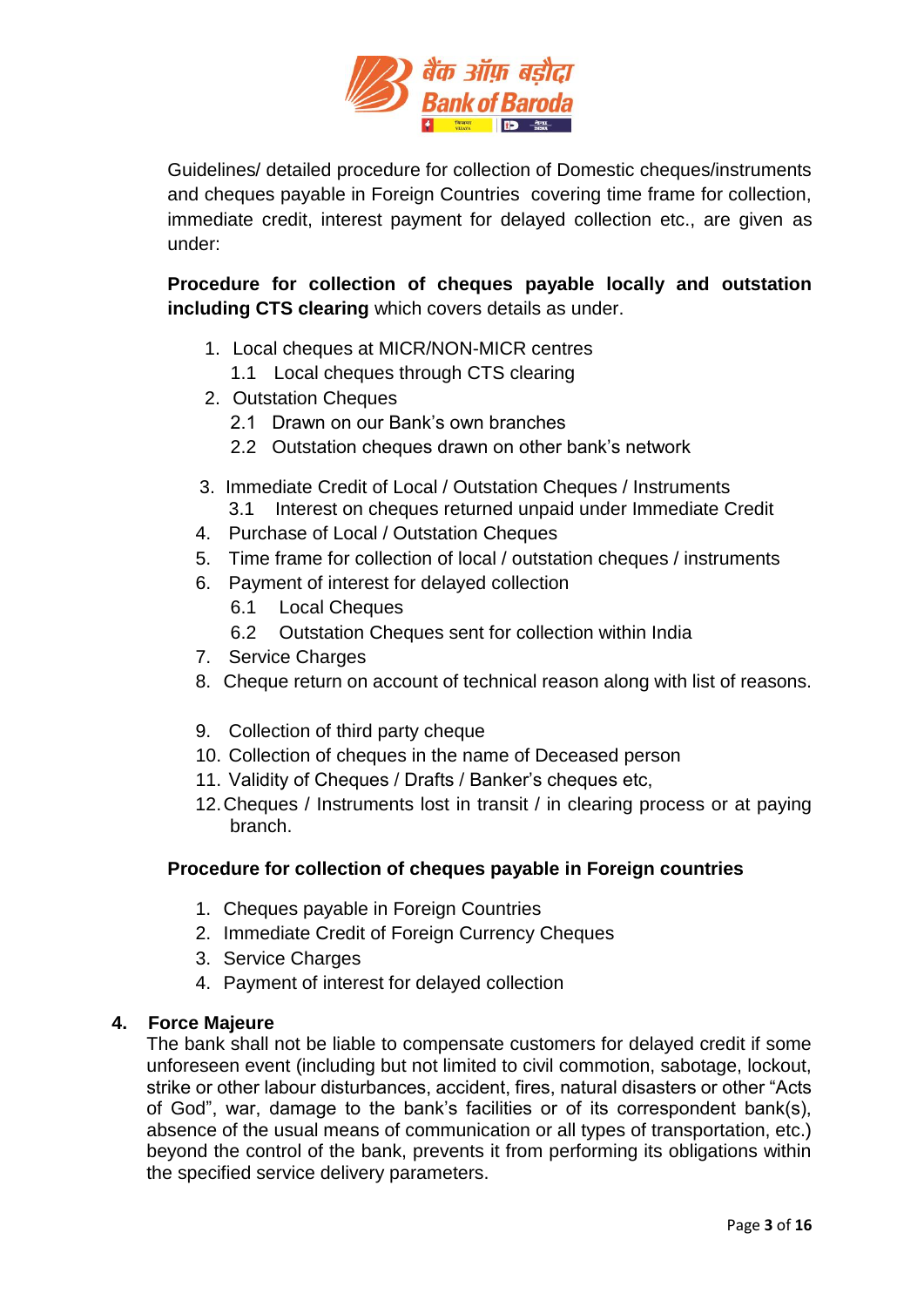

#### **5. Periodicity of Review of the Policy**

Policy on collection of cheques and instrument will be valid upto 31<sup>st</sup> March, 2025.

**"Post the approval of the Policy, any changes made by the RBI on the rules and regulations in respect of Collection of cheques/instrument shall form an integral part of the Policy, pending their formal inclusion at the time of the next renewal of the Policy".**

#### 1. **Arrangements for Collection:**

Customer can deposit cheques for collection/clearing during the business hours at counter at branch or through Drop Box (where ever available).

Both the drop box facility and the facility for acknowledgment of the cheques at regular collection counters should be available to the customers and no branch should refuse to give an acknowledgment if the customer tenders the cheques at the counters.

Bank should ensure that customers are not compelled to drop the cheques in the dropbox. Further, in the context of customer awareness in this regard, bank should invariably display on the cheque drop box itself that **"Customers can also tender the cheques at the counter and obtain acknowledgment on the pay-in-slips".** The above message is required to be displayed in English, Hindi and the concerned regional language of the State.

Banks are also advised to make absolutely fool proof arrangements accounting for the number of instruments each time the box is opened so that there are no disputes and the customer's interests are not compromised.

# **1.1 (a) Local Cheques**

All *CTS compliant* cheques and other Negotiable Instruments payable under *the grid system* would be presented through the clearing system prevailing at the centre. Cheques deposited at branch counters and in cheque drop boxes before the specified cut-off time will be presented for clearing during immediate cycle of clearing. Cheques deposited after the cut-off time in cheque drop boxes within and outside the branch premises including off-site ATMs will be presented in the next clearing cycle. As a policy, bank would give credit to the customer account on the day clearing settlement takes place. Withdrawal of amounts so credited would be permitted as per the cheque return schedule of the clearing house at the centre.

 The branches will display the cut-off time for receipt of cheques to be sent in clearing during the next clearing cycle. The cut-off time for collection of cheque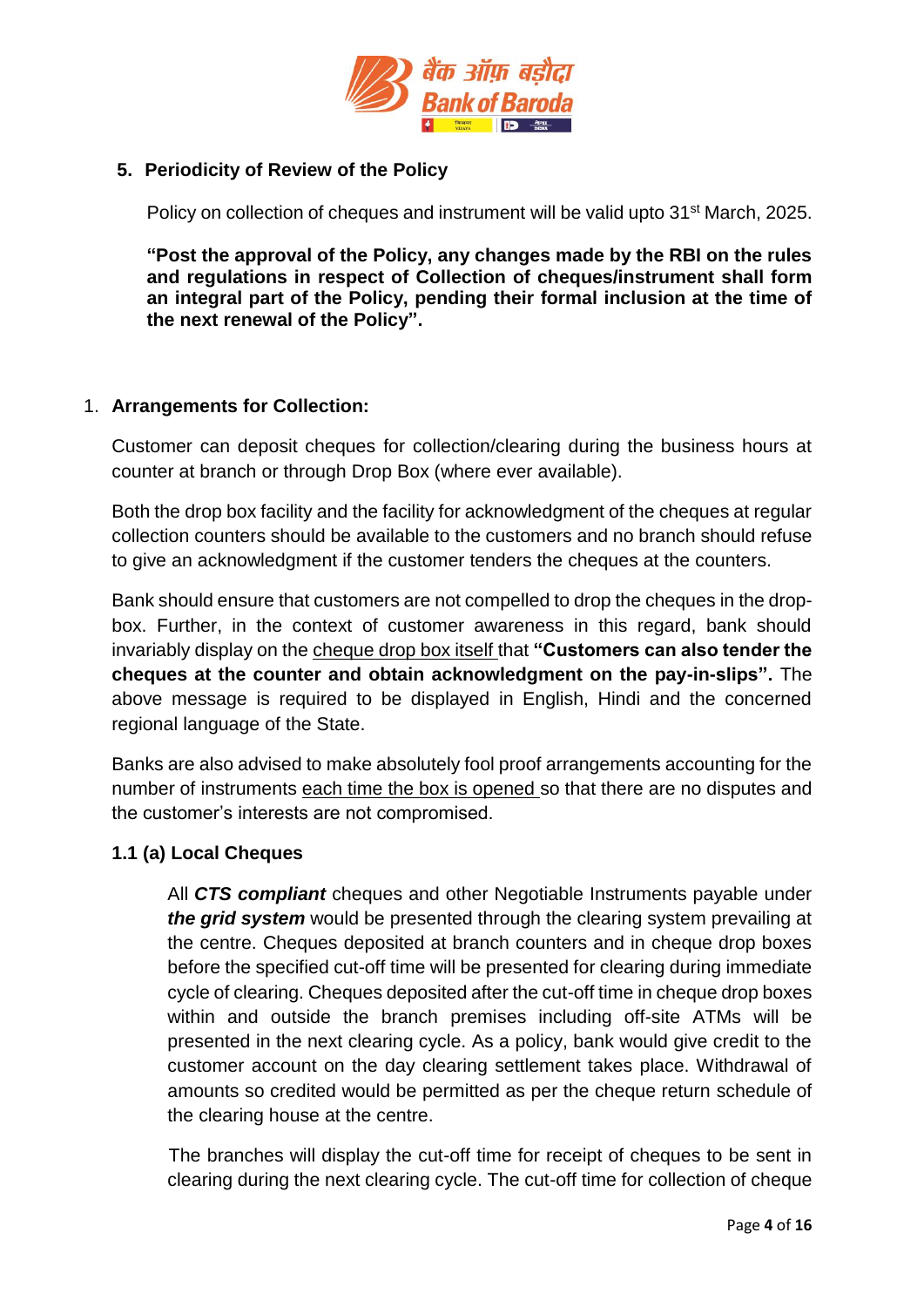

from drop boxes installed at off-site ATM will be displayed on the face of the drop boxes.

Local cheques drawn on our branches will be credited in the customer's account on the same day subject to confirming the guidelines on Inter-SOL transactions*.* 

There are no charges for collection of local cheques.

- *1.1(b) Non-CTS Cheques will be presented in the clearing house at the prescribed intervals which is presently once a week on each Monday or as decided by RBI from time to time. In certain categories of cheques, ( subject to amendments in guidelines) or instruments demanded by the correspondent Bank or Image quality Assessment (IQA) failure will be presented in physical form to the drawee bank.*
- 1.1(c) The Bank branches, situated at centers where there are no arrangements of clearing house, would present local cheques on drawee banks across the counter and it would be the bank's endeavor to credit the proceeds at the earliest, **b***ut not later than 3rd working day from the date of deposit by customer.*

#### **1.2. Outstation Cheques:**

- *1.2 (a) Cheques drawn on other banks at outstation centres other than those covered under para-1 above, will normally be collected through bank's branches at those centres. Where the bank does not have a branch of its own, the instrument would be directly sent for collection to the drawee bank or collected through a correspondent bank.*
- *1.2 (b) Cheques drawn on bank's own branches at outstation centres will be collected using the inter-branch arrangements in vogue. Branches which are connected through a centralized processing arrangement and are offering anywhere banking services to its customers will provide same day credit to its customers in respect of outstation instruments drawn on any of its branches in the CBS network if received in the branch up to specified time and latest by next working day if deposited / dropped in collection box outside the branch premises including the offsite ATMs.*

#### **2. Immediate Credit of Local / Outstation Cheques / Instruments:**

Bank will consider providing immediate credit for outstation cheques / instruments up to the aggregate value of Rs.20,000/- tendered for collection by individual account holders subject to **satisfactory conduct** of KYC Compliant accounts for a period not less than 6 months. Immediate credit will be provided against collection of instruments at the **specific request** of the customer or as per prior arrangement. The facility of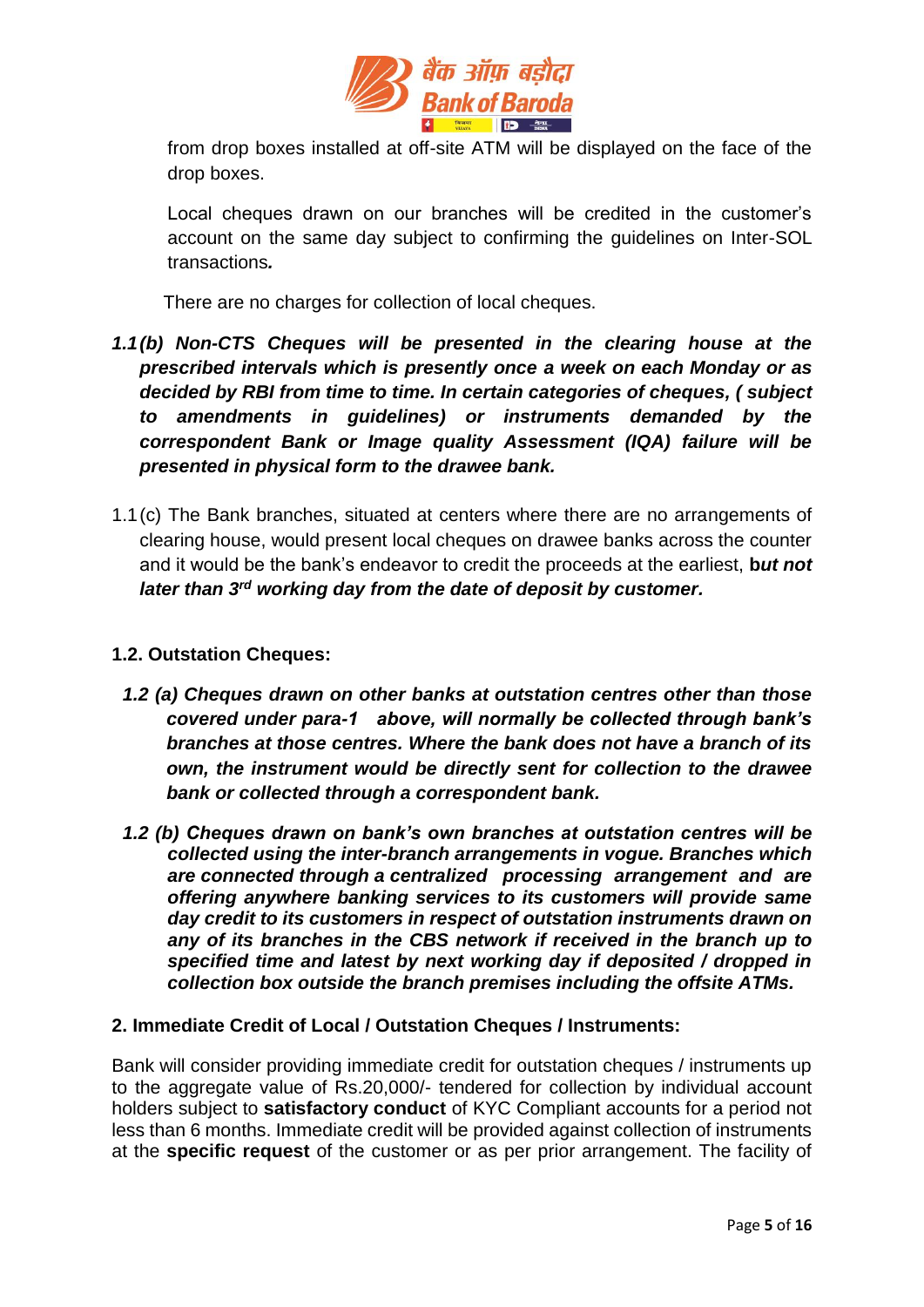

immediate credit would also be made available in respect of local cheques at centres where no formal clearing house exists.

The facility of immediate credit will be offered on Savings Bank / Current / OD/ Cash Credit Accounts to the customers. For extending this facility there will not be any separate stipulation of minimum balance requirement in the account.

Under this policy, instruments like Demand Draft / Bankers Cheque, Interest / Dividend warrant etc., shall be treated at par with cheques.

For the purpose of this Policy, **a satisfactorily conducted** account shall be the one

- a) Opened at least six months earlier.
- b) Bank has not noticed any irregular dealings.
- c) Where no cheque / instrument for which immediate credit was afforded, was returned unpaid for financial reasons
- d) Where the bank has not experienced any difficulty in recovery of any amount advanced in past including cheques returned after giving immediate credit.
- e) The account is complied with KYC AML Policy of the Bank on the date of credit provided

The Bank shall levy normal collection charges and out of pocket expenses while providing immediate credit against outstation instruments tendered for collection. Exchange charges applicable for cheque purchase will not, however be charged. The facility of immediate credit would not be applicable to cheques collected under Speed clearing arrangements.

The Branches will display the scheme of immediate credit of outstation cheques on their notice board for knowledge of the customers. This will also be displayed on Bank's web-site.

However, wherever product specific limits are specified for immediate credit of outstation cheques, the same will be extended to customers. For accounts under Baroda Jeevan Suraksha Savings Bank account (SB134) immediate credit of outstation cheques up to Rs. 15000/- may be considered.

#### **2.1 Interest on cheques returned unpaid under Immediate Credit:**

If a cheque sent for collection for which immediate credit was provided by the bank is returned unpaid, the value of the cheque will be immediately debited to the account. The customer will not be charged any interest from the date immediate credit to the date of return of the instrument unless Bank had remained out of funds on account of withdrawal of funds. Interest wherever applicable would be charged on the notional overdrawn balances in the account had credit not been given initially.

If the proceeds of the cheque were credited to the Savings Bank Account and were not withdrawn, the amount so credited will not qualify for payment of interest when the cheque is returned unpaid. If proceeds were credited to an overdraft/loan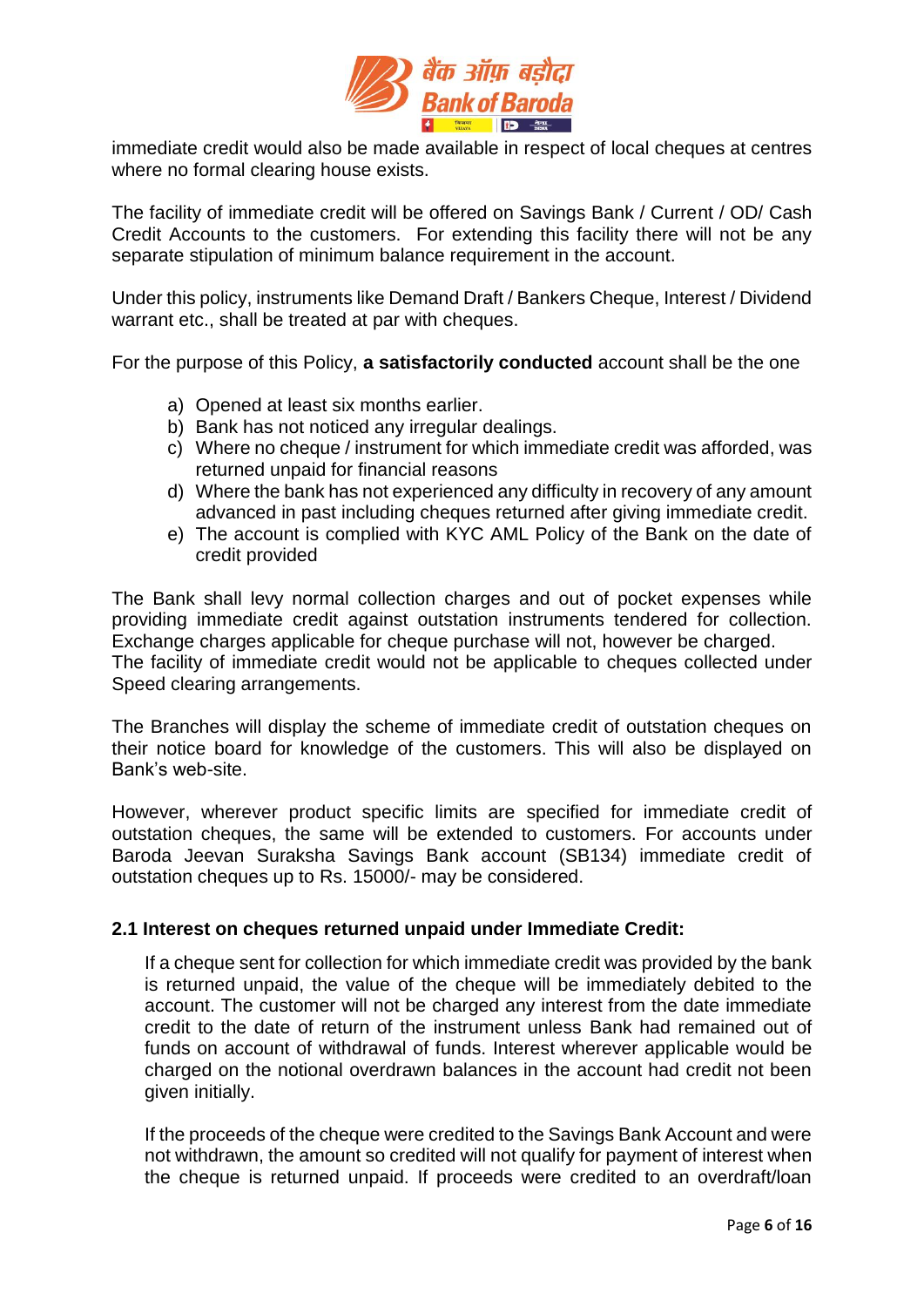

account, interest shall be recovered at the rate of 2% above the interest rate applicable to the overdraft/loan from the date of credit to the date of reversal of the entry if the cheque/ instrument were returned unpaid to the extent the bank was out of funds.

#### **3. Purchase of local / outstation cheques**

The Bank may, at its discretion, purchase local / outstation cheque tendered for collection at the specific request of the customer or as per prior arrangement. Besides satisfactory conduct of account, the standing of the drawer of the cheque will also be a factor considered while purchasing the cheque.

Charges as applicable from time to time will be levied.

#### **3.1 Immediate credit of Banker's Cheque, Drafts etc. during suspension of clearing**

In case of temporary suspension of Clearing House operations for reasons beyond the control of authorities /bank, and it is apprehended that suspension may prolonged, in order to curtail hardship of the constituents, bank may try to accommodate both borrowers and depositors to the extent possible by purchasing Banker's cheques, demand draft etc and cheques deposited in their account drawn by Government Departments and Demand Draft drawn on local banks. This facility will be extended on the basis of creditworthiness, integrity, past dealings and occupation of the constituents to safe guard the interest of the bank against possibility of such instruments being dishonoured subsequently.

# **4. Time Frame for Collection of Local / Outstation Cheques / Instruments:**

#### **4.1. For cheques and other instruments sent for collection to centres within the country the following time norms shall be applied:**

- **(a) Cheques payable at CTS centre : Maximum period of 7 days,**
- **(b) Non CTS centres: Maximum period of 10 days.**

#### **5. Payment of Interest for delayed Collection:**

**5.1** As per the compensation policy of the bank, the Bank will pay interest to its customer on the amount of instrument for collection in case there is delay in giving credit beyond the prescribed time period. Such interest shall be paid without any demand from customers in all types of accounts. There shall be no distinction between instruments drawn on the bank's own branches or on other banks for the purpose of payment of interest on delayed collection.

Interest for delayed collection shall be paid at the following rates: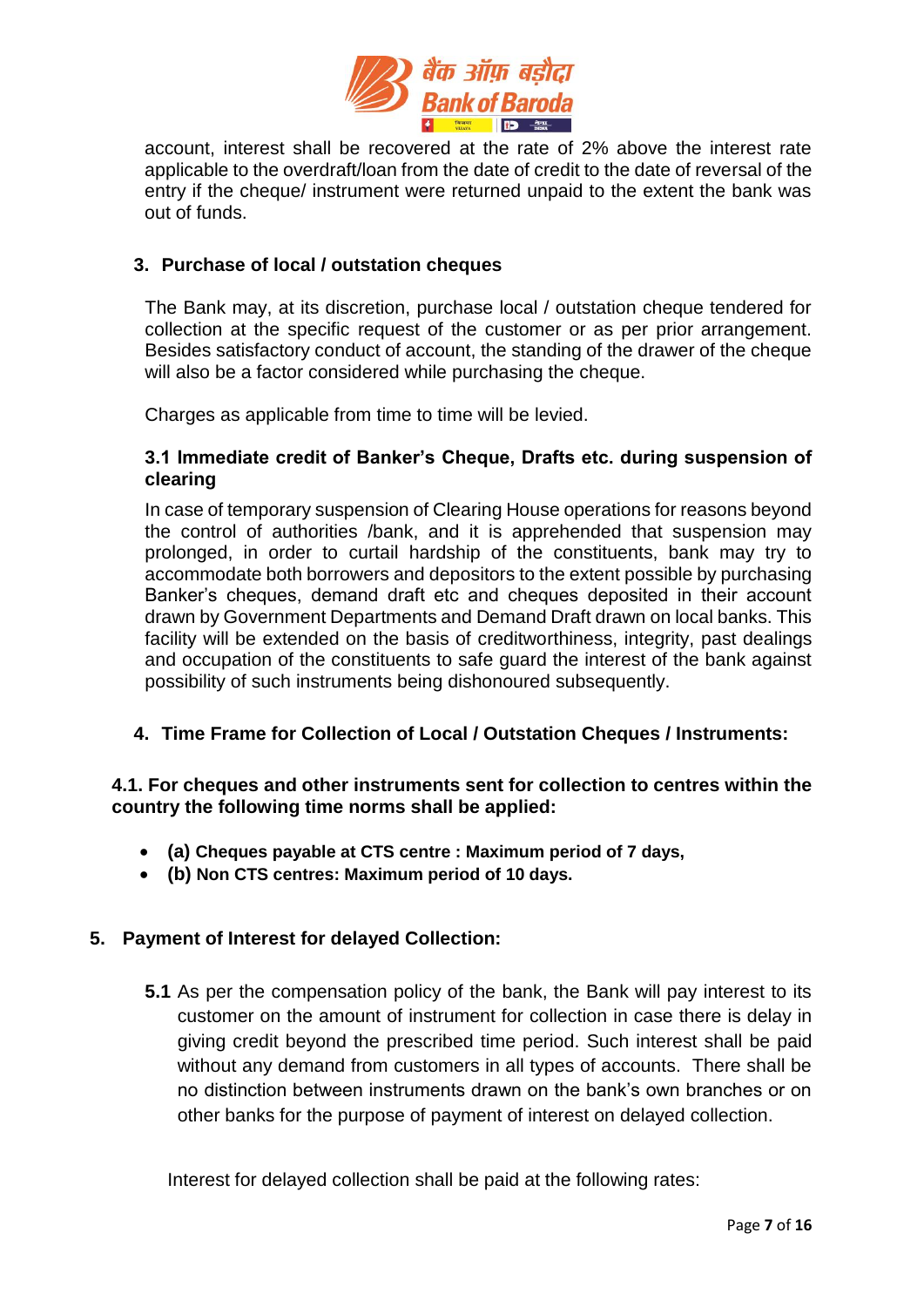

- a) Savings Bank Rate for the period of dealy beyond 3 working days in case of local cheques.
- b) Savings Bank rate for the period of delay beyond 7 days in collection of outstations cheques payable at CTS centres and 10 days in non CTS centres.
- c) Where the delay is beyond 14 days interest will be paid at the rate applicable to for term deposit for the corresponding/respective period or **Savings Bank rate, whichever is higher.**
- d) In case of extraordinary delay, i.e. delays exceeding 90 days interest will be paid at the rate of 2% above the corresponding Term Deposit rate.
- e) In the event the proceeds of cheque under collection were to be credited to an overdraft/loan account of the customer, interest will be paid at the rate applicable to the loan account. For extraordinary delays, interest will be paid at the rate of 2% above the rate applicable to the loan account.

It may be noted that interest payment as given above would be applicable only for instruments sent for collection within India.

At certain locations where bank has no brances, the instrument would be directly sent for collection to the drawee bank or collected through a correspondent bank. On account of any unjustified delays on part of the drawee bank in sending the proceeds to the collecting bank i.e. Bank of Baroda, Bank would not be liable to pay any compensation to the customer, beyond 14 working days.

#### **6. Service Charges:**

For all collection services the bank will recover appropriate service charges as decided by the bank from time to time and communicated to customer by displaying the same on Bank's website.

#### **7. Cheque return on account of technical reason along with list of reasons and Representation of returned cheque**

Cheques returned on account of technical reason will be represented (wherever required and possible) in the immediate next clearing.

Cheque will be returned if any alteration is made in cheque. No changes / corrections should be carried out on the cheques in the payee's name, courtesy amount (amount in figures) or legal amount (amount in words) etc. excepting change in the date for validation period, fresh cheque forms should be used by customers. It is also applicable for the instruments presented in clearing at CTS-2010 grid based clearing centres. Collecting banks have to ensure that such cheques are not accepted for presentation in CTS. It is not applicable to cheques cleared under other clearing arrangements such as MICR clearing, Non-MICR clearing, over the counter collection (for cash payment) or direct collection of cheques outside the Clearing House Arrangement.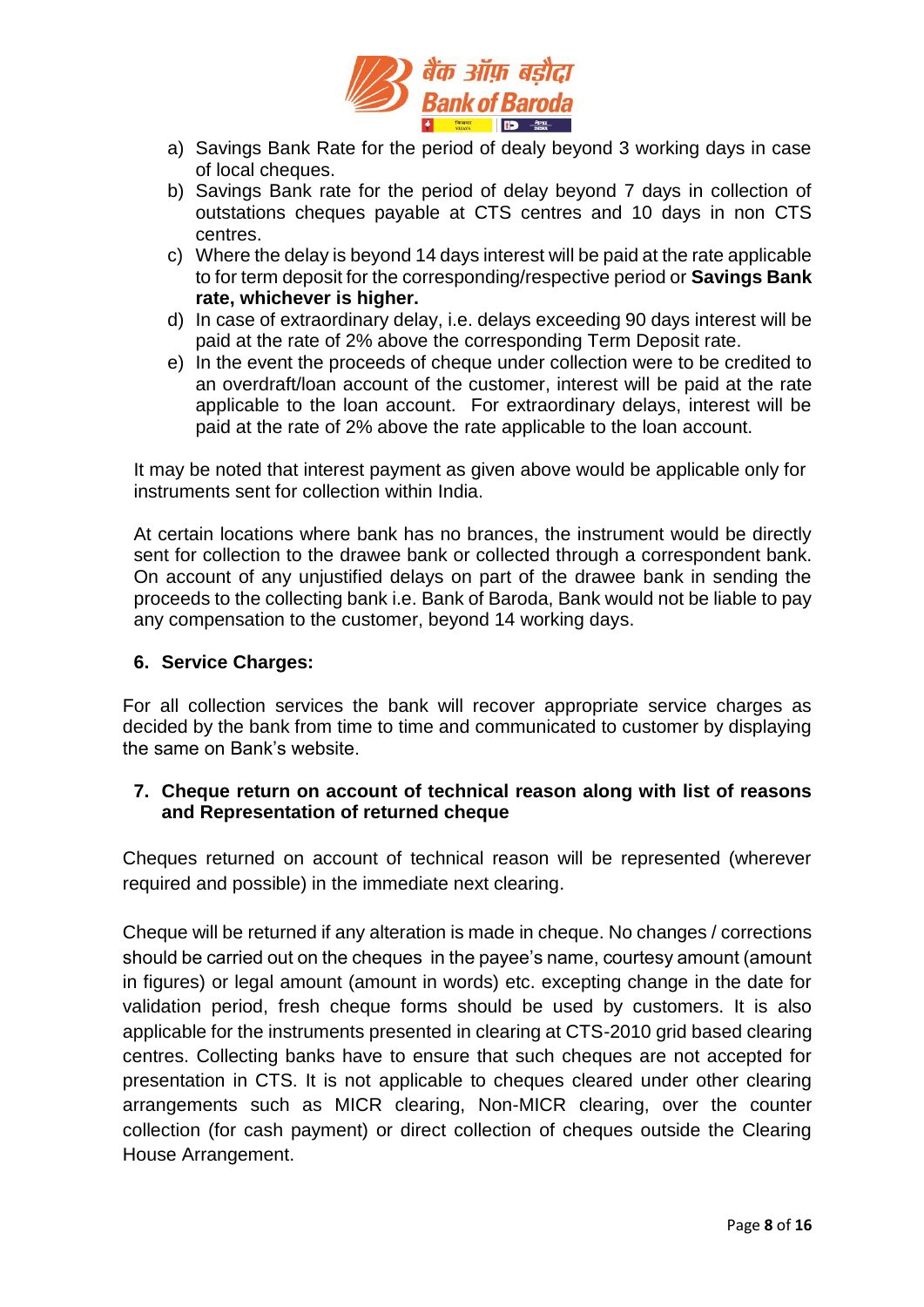

Cheque return charges shall be levied only in cases where the customer is at fault and is responsible for such returns. List of reason for returns where the customers are not at fault are indicated in Annexure –I.a.

#### **8. Collection of third party cheque:**

*"In consonance with the legal requirements and in particular, the intent of the Negotiable Instruments Act, 1881 and with a view to protect the banks being burdened with liabilities arising out of unauthorized collections, and in the interest of the integrity and soundness of the payment and banking systems, and in order to prevent recurrence of deviations observed in the recent past, the Reserve Bank has considered it necessary to prohibit the banks from crediting 'account payee' cheque to the account of any person other than the payee named therein. Accordingly, branch will not collect account payee cheques for any person other than the payee constituent".*

However*,* under following circumstances bank will collect account payee cheques for third parties.

- *a)* Where the drawer / payee instructs the bank to credit the proceeds of collection to any account other than that of the payee, the instruction being contrary to the intended inherent character of the 'account payee' cheque, bank will ask the drawer / payee to have the cheque or the account payee mandate thereon withdrawn by the drawer. This instruction would also apply with respect to the cheque drawn by a bank payable to another bank.
- *b)* In order to facilitate collection of cheques from a payment system angle, account payee cheques deposited with the sub-member for credit to their customers' account can be collected by the member bank (referred to as the sponsor member) of the Clearing House. Under such arrangements, there should be clear undertaking to the effect that the proceeds of the account payee cheque will be credited to the payee's account only, upon realization.
- *c)* With a view to mitigate the difficulties faced by the members of co-operative credit societies in collection of account payee cheques, bank may consider collecting account payee cheques drawn for an amount not exceeding Rs. 50,000/- to the account of their customers and the payees of such cheques are the constituents of such co-operative credit societies. While collecting the cheques as aforesaid, bank will obtain a clear representation in writing from the co-operative credit societies concerned that, upon realization, the proceeds of the cheques will be credited only to the account of the member of the co-operative credit society who is the payee named in the cheque. This shall, however, be subject to the fulfillment of the requirements of the provisions of Negotiable Instruments Act, 1881, including Section 131 thereof.

This is applicable to Drafts, Pay Orders and Banker's Cheque also.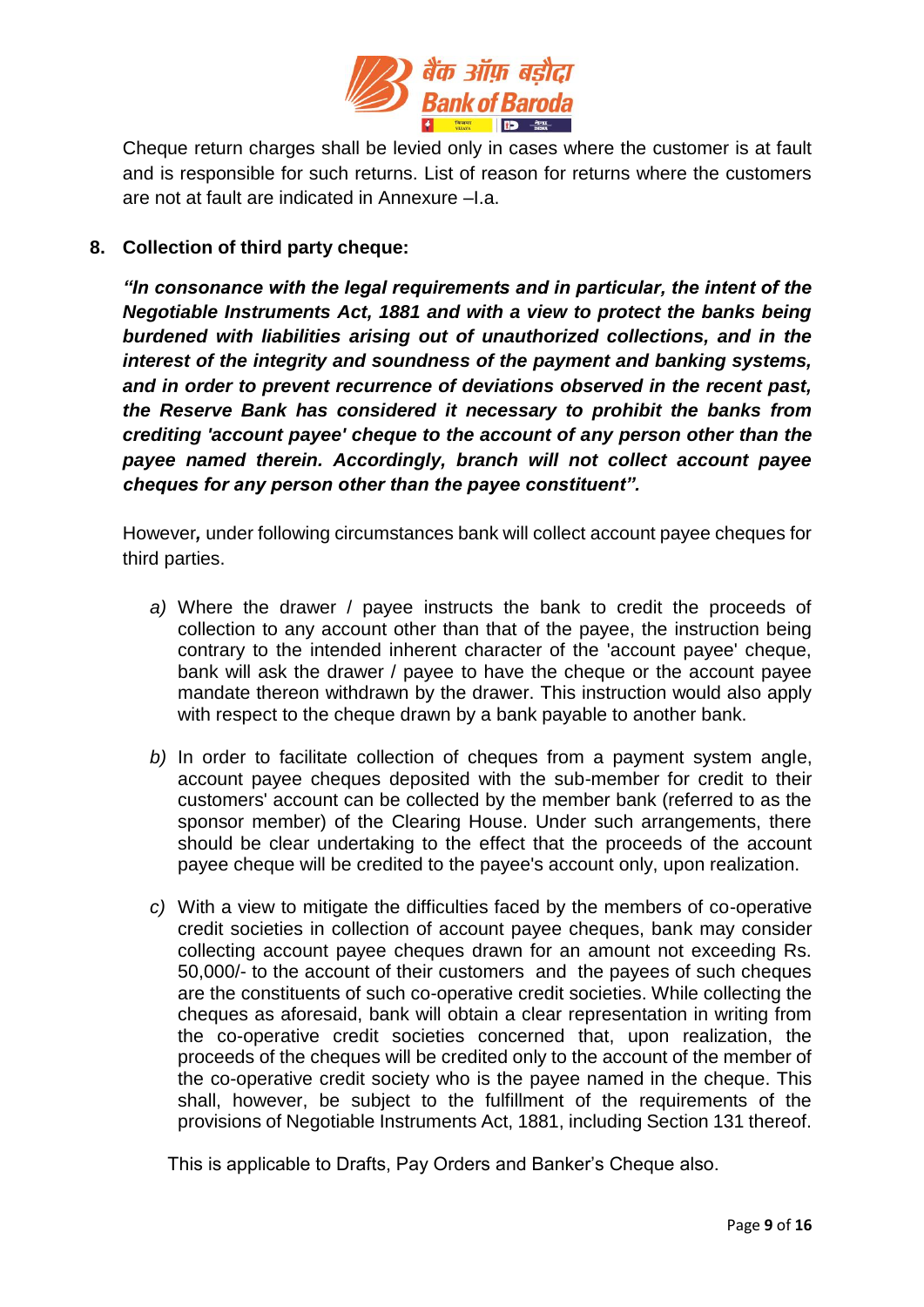

#### **9. Collection of cheques in the name of Deceased Person :**

For collection of cheque in the name of deceased person, bank will obtain authorization from the Survivor(s)/nominee of a deceased account holder to open an account styled as "Estate of Shri \_\_\_\_\_\_\_\_\_\_\_ Deceased". Where all pipeline flows in the name of deceased account holder could be allowed to be credited, provided no withdrawals are made.

**Oriented States (States States)** 

The Bank would be authorized by the survivor(s) / nominee to return the pipeline flows to the remitter with the remark "Account holder deceased" and will intimate the survivor(s) / nominee accordingly. The survivor(s) / nominee / legal heir(s) could then approach the remitter to effect payment through a negotiable instrument or through ECS transfer in the name of the appropriate beneficiary*.*

#### **10. Validity of Cheques / Drafts / Pay orders / Banker's Cheques :**

With effect from April 1, 2012, the validity of Cheques / Drafts / Banker's Cheques is three months only from the date of issue. The validity period is mentioned on the face of Cheque leaves, Drafts / Banker's Cheques printed after 01.04.2012. Instruments should be presented within the validity period of three months from the date of issue.

# **11. Cheques / Instruments lost in transit / in clearing process or at paying bank's branch:**

In the event a cheque or an instrument accepted for collection is lost in transit or in the clearing process or at the paying bank's branch, the bank shall immediately bring the same to the notice of the account holder so that the account holder can inform the drawer to record stop payment and also take care that cheques, if any, issued by him / her are not dishonoured due to non-credit of the amount of the lost cheques / instruments. The bank would provide all assistance to the customer to obtain a duplicate instrument from the drawer of the cheque.

The onus of such loss lies with the collecting banker and not the account holder If the cheque / instrument have been lost at the paying bank's branch, the collecting banker will have a right to recover the amount reimbursed to the customer for the loss of the cheque / instrument from the paying banker.

In line with the compensation policy of the bank the bank will compensate the accountholder in respect of instruments lost in transit in the following way:

a) In case intimation regarding loss of instrument is conveyed to the customer beyond the time limit stipulated for collection (7/10/14 days as the case may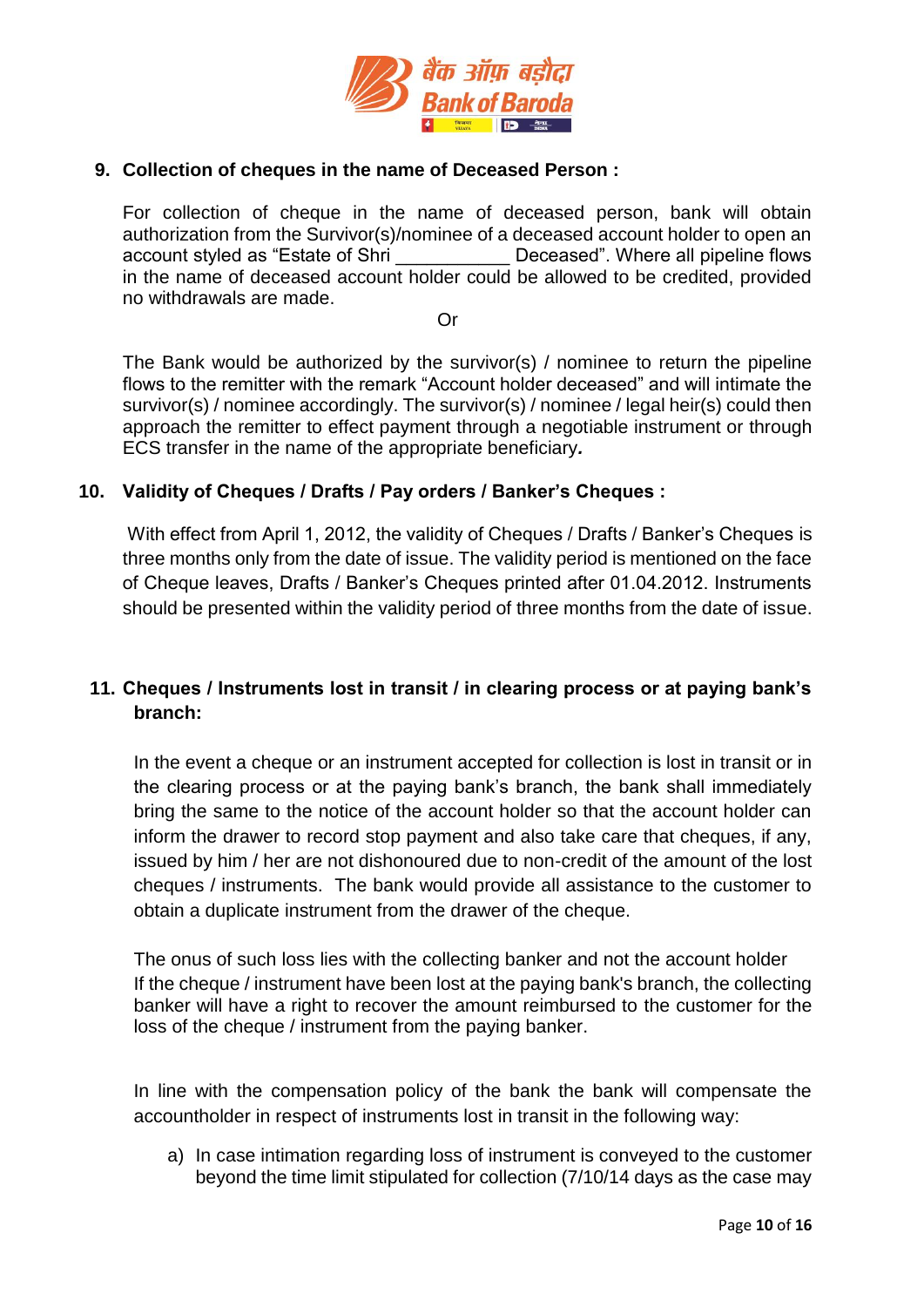

be) interest will be paid for the period exceeding the stipulated collection period at the rates specified under point No.5.

- b) In addition, bank will pay interest on the amount of the cheque for a further period of 15 days at Savings Bank rate to provide for likely further delay in obtaining duplicate cheque/instrument and collection thereof.
- c) The bank would also compensate the customer for any reasonable charges he/she incurs in getting duplicate cheque/instrument upon production of receipt, in the event the instrument is to be obtained from a bank/ institution who would charge a fee for issue of duplicate instrument. The charges incurred for making stop payment of the lost cheque by the customer with the Paying Bank will be compensated by the Bank.
- d) In the cases where cheque is lost after it has been discounted, Bank will not recover the interest for a period of 15 days when it comes to know about the loss of the instrument. This will give ample time to the borrower to obtain duplicate instrument from the drawer. In case borrowers fail to liquidate the account after lapse of 15 days, the interest at contractual rate will be recovered from them till the amount advanced is fully paid.

#### **12.** *Miscellaneous:*

- *a. Cheques which are deposited with wrong account number mentioned on the Pay-in slip, Bank will return such cheques to the customers on the address mentioned within 24 working hours However in cases with incomplete address, incomplete phone no., no phone number mentioned on the Pay-in slip, the bank will be responsible to keep these instruments for a maximum period of 3 months.*
- *b. Cheques received back unpaid will be returned by post/ courier etc. to the customer within 48 working hours on the address recorded in Bank's database. However, these will be kept in the Bank for returning to the customer over the counter if he/she makes a request for the same. If not collected by the customer within 15 days bank will send them back at the recorded address by post or courier.*

\*\*\*\*\*\*\*\*

**Annexure: I**

**Illustrative but not exhaustive list of objections / reasons where customers are not at fault.**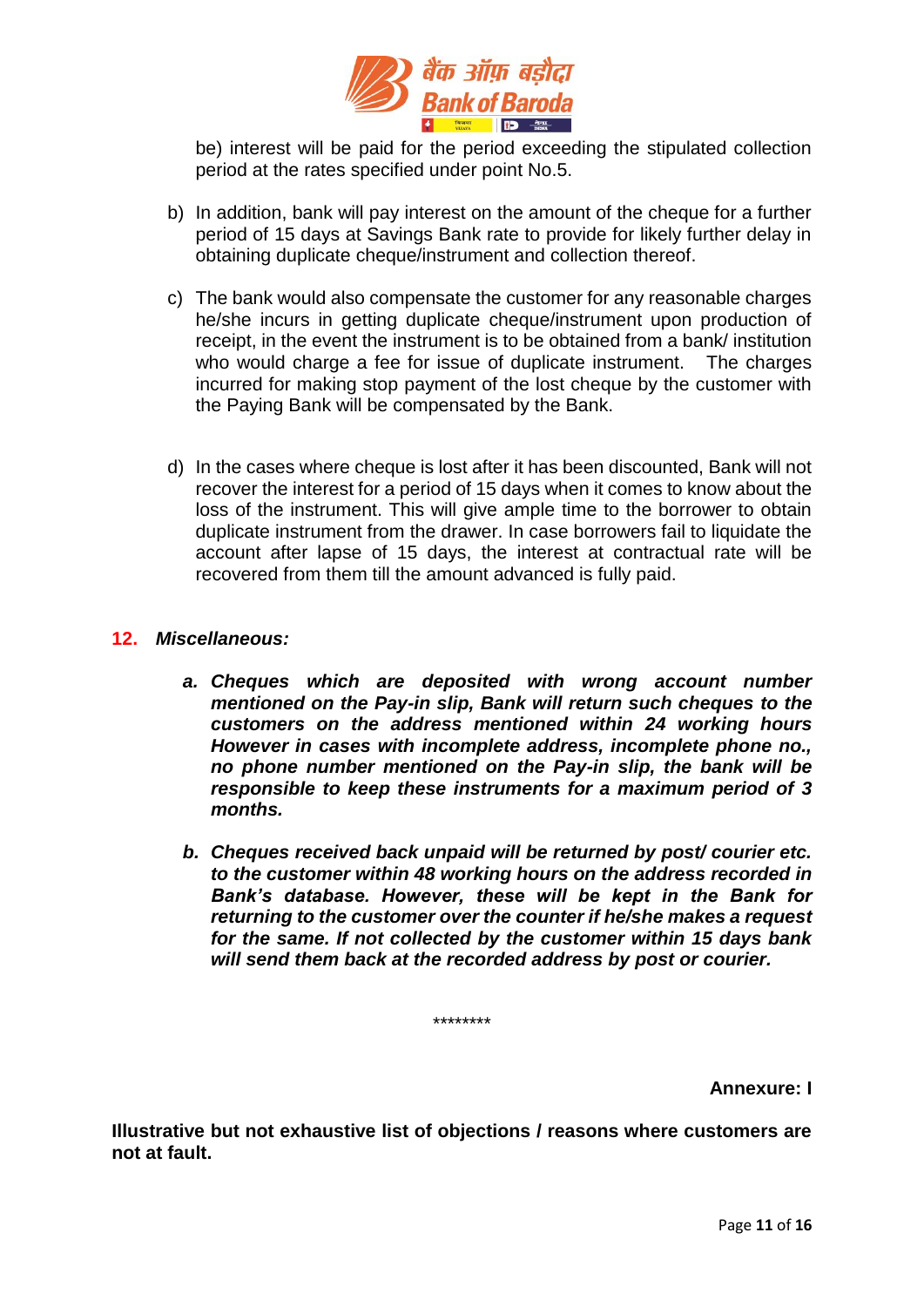

(Applicable for Instrument and Image-based Cheque Clearing as detailed in Annexure D to Uniform Regulations and Rules for Bankers' Clearing Houses)

#### **Code No Reasons for Return**

- Instrument mutilated; requires bank's guarantee
- Clearing House stamp / date required
- Wrongly delivered / not drawn on us
- Present in proper zone
- Instrument contains extraneous matter
- Image not clear; present again with paper
- Present with document
- Item listed twice
- Paper not received
- Crossed to two banks
- Crossing stamp not cancelled
- Clearing stamp not cancelled
- Instrument specially crossed to another bank
- Payee's endorsement irregular / requires collecting bank's confirmation
- Endorsement by mark / thumb impression requires attestation by Magistrate with seal
- Advice not received
- Amount / Name differs on advice
- Drawee bank's fund with sponsor bank insufficient(applicable to submembers)
- Payee's separate discharge to bank required
- Not payable till 1stproximo
- Pay order requires counter signature
- Required information not legible / correct
- Bank's certificate ambiguous / incomplete / required
- Draft lost by issuing office; confirmation required from issuing office
- Bank / Branch blocked
- Digital Certificate validation failure
- Other reasons-connectivity failure
- 'Payee's a/c Credited' Stamp required
- Bank excluded

# **A. Cheques payable in Foreign Countries**

 *Such instruments are accepted for collection on the "best of efforts" basis. The bank is committed to ensuring that instruments drawn in foreign currencies and payable outside India are collected in the quickest*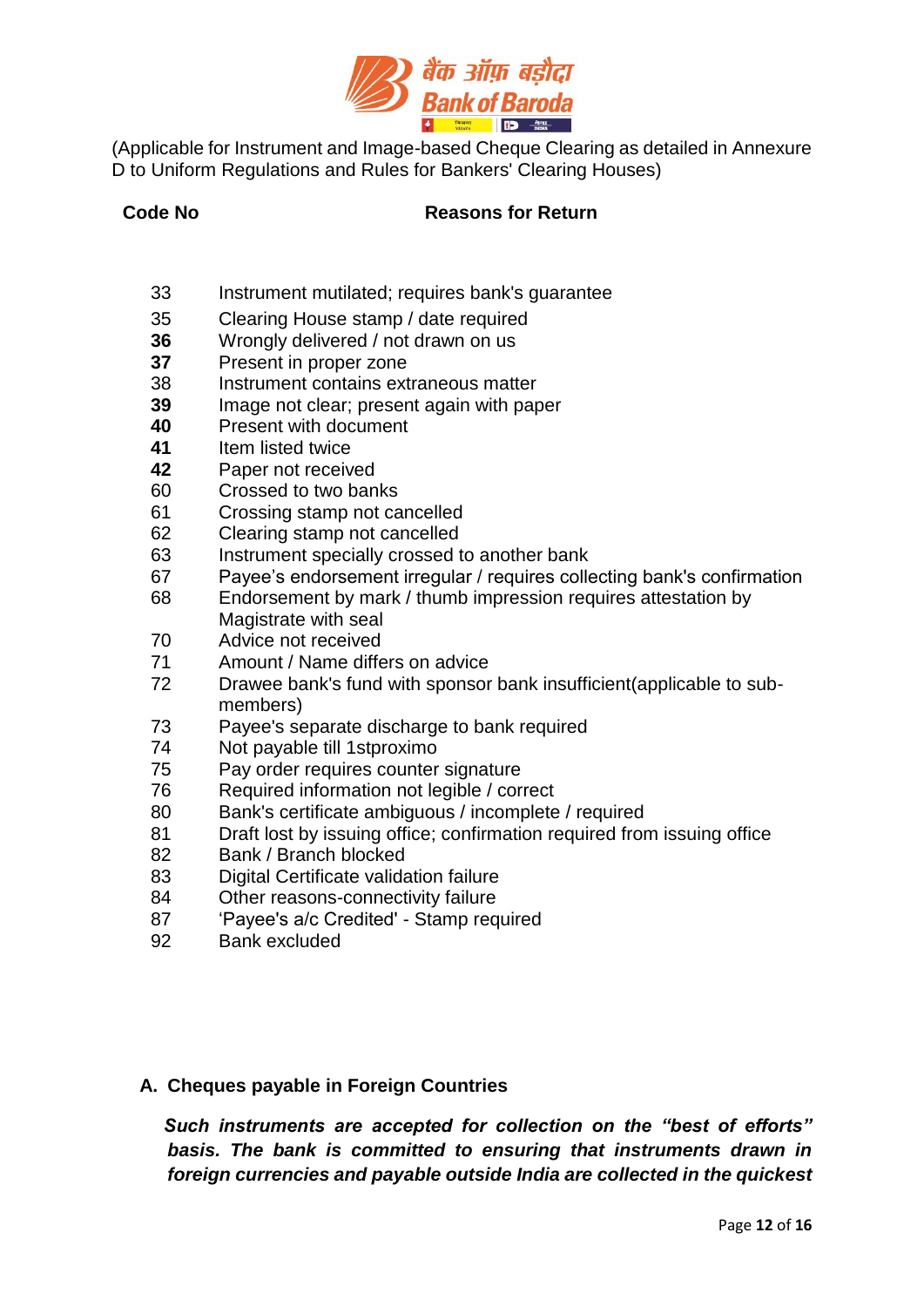

*and most efficient manner***.** Cheques payable at foreign centers where the bank has branch operations (or banking operations through subsidiary, etc) will be collected through that office. The services of correspondent banks will be utilized in country / centers where the correspondent has presence. Cheques drawn on foreign banks at centers where the bank or its correspondents do not have direct presence will be sent direct to drawee bank with instructions to credit proceeds to the respective Nostro Account of the bank maintained with one of the correspondent banks.

The maximum period for affording credit will be 25 working days or 1 calendar month whichever is higher (subject to holidays in those countries).

The above time norms are applicable irrespective of whether cheques/ instruments are drawn on the bank's own branches or branches of other banks.

The dishonored instruments will be returned/dispatched to customers as per policy on "Dishonour of Cheques".

# **Collection of foreign currency denominated cheques payable outside India** [[

For collection of USD cheques/instruments drawn on USA, Authorized Dealers (AD branches) to forward the same to NRI Branch, Mumbai identified as Nodal Branch/single point collection centre to collect cheques and instruments. Nodal Branch (NRI branch, Mumbai) will pool the instruments received from all branches in India and shall forward scanned images of such cheques to Bank of Baroda New York for collection.

Cheques /Drafts deposited for the purpose of opening of FCNR account should be sent by AD branches directly to BOB New York for credit of specific designated Nostro account for FCNR deposit.

For cheques drawn in currencies like EUR/GBP tendered for collection at our branches, cheques drawn in Euro is sent for collection to our Brussels branch and those drawn in GBP to our London main branch.

 As such no separate Correspondent Banking arrangement for collection of Euro /GBP denominated cheques is envisaged.

The Bank will endeavour to provide the credit to its Customers at the earliest. Foreign currency cheques received at non authorized branches are sent to authorized branch for collection. Authorized branch sends it to respective Correspondent Bank / NRI Mumbai Branch on the same day through Bank's approved reliable courier service. The time norms for collection and return of the instruments varies from country to country and place to place within the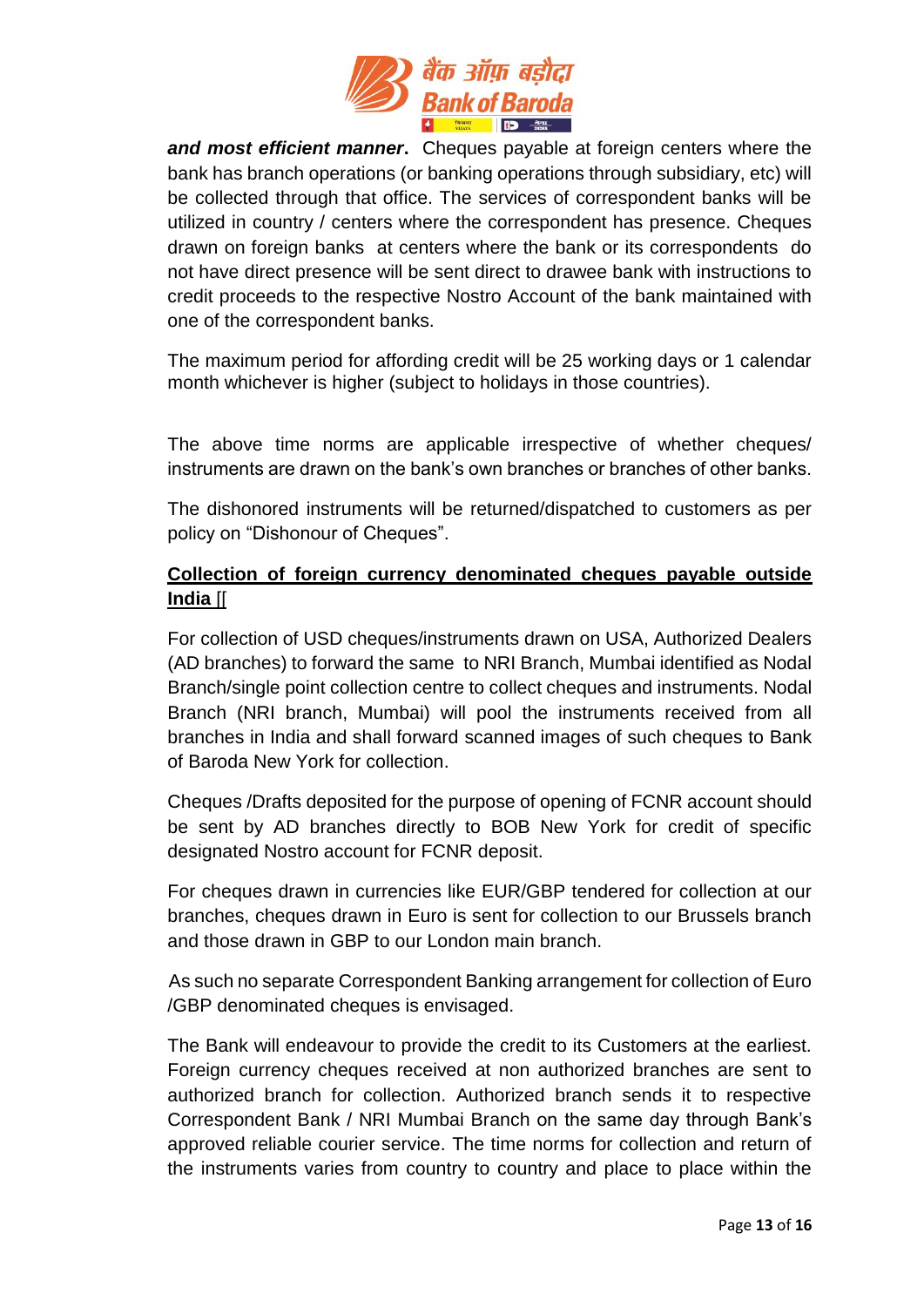

country where a 'cooling period' is prescribed, which is the time period from the date of **provisional** Nostro credit which Branches should observe before passing on the credit to the Payee of the Cheque. The cooling period for various centres is as under:-

- on New York, USA is 6 working days
- on other centers in the USA is 15 working days
- on London, UK is 5 working days
- on other centers in the UK is 15 working days
- on Brussels one month

The effect of credit in customer's account will be given from the date of credit in Nostro account. In exceptional cases, where there is delay in giving credit, interest is paid at the applicable rate for the delayed period.

#### **B. Immediate Credit of Foreign Currency cheques**

The Bank may consider providing upfront credit by purchasing the customer's personal cheques/ instruments, demand drafts, international money orders, bankers pay orders payable abroad. If the conduct of the account has been satisfactory in the past, for a charge at its sole discretion i.e. applicable buying rate plus interest for a transit period of 15 days at domestic commercial rate of interest (*MCLR ( One year)+SP+6.25).* Alternatively, the customer may utilize the Final Credit Service, provided by certain correspondents of our Bank on payment of a fee, which gives return free credit subject to certain conditions.

 Cheques/instruments drawn on other banks /our branches located outside India will be collected at the risk & responsibility of the customers for which a Letter of Indemnity **(as per Annexure-II.a***)* will be taken from the customer by the branches.

#### **C. Service Charges:**

Commission will be recovered on collection of instruments sent for collection abroad at prevailing rate approved by bank from time to time.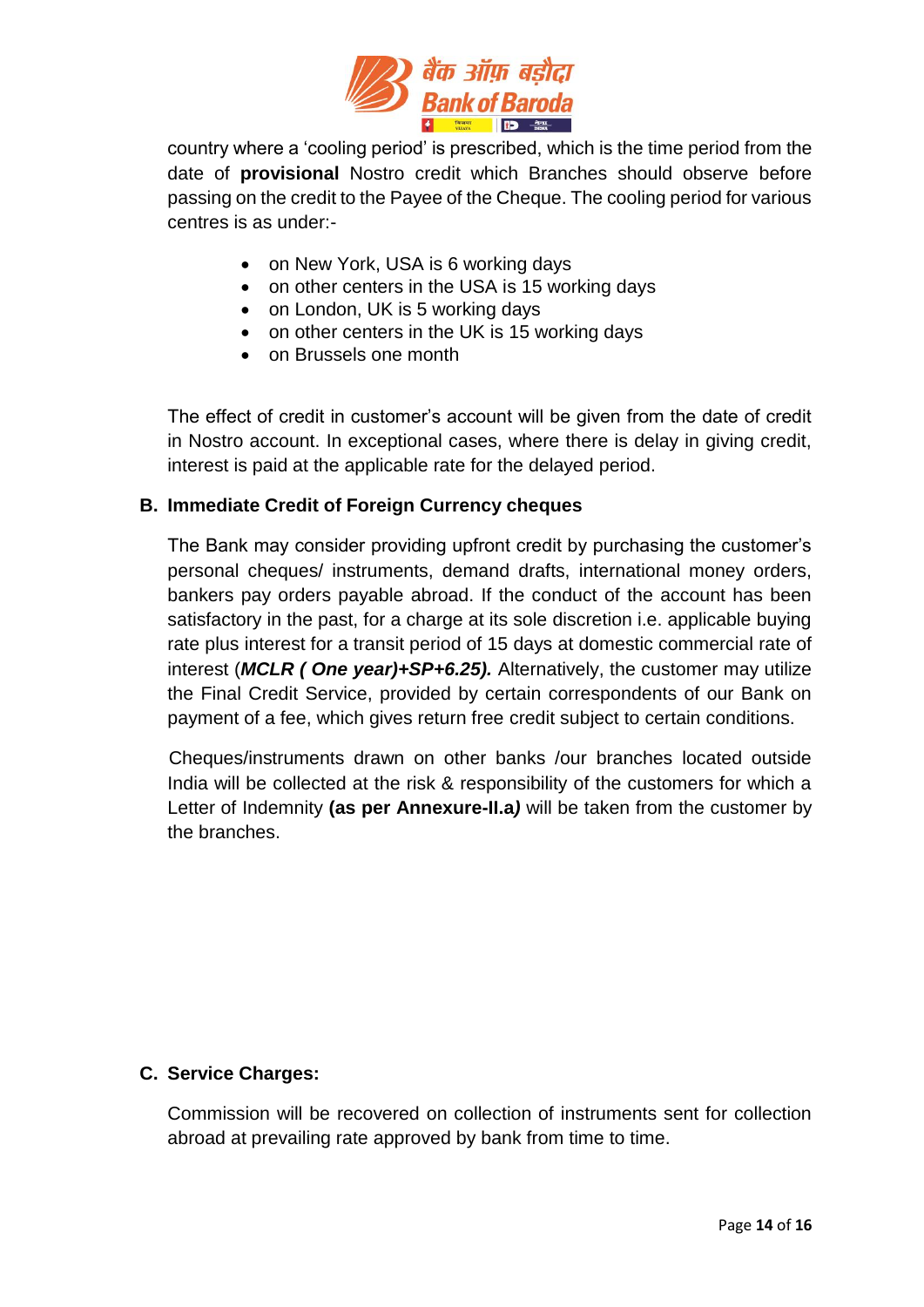

# **D. Payment of Interest for delayed Collection of Cheques sent for collection to foreign countries.**

The Bank will pay interest to its customers on account of collection of outstation instruments sent for collection to foreign countries where there is delay in passing on the credit to the payee from the date of final credit in the Nostro account.

 Banks would pay interest on amount of cheque from the date of sighting credit in their nostro account till such time the customer account is credited. Interest would be paid at the Savings Bank rate calculated on the amount of proceeds credited to the customer's account.

**Saturday may continue to be treated as working day except for transactions involving conversion at confirmed exchange rate.**

 **Additional Interest:**

**Compensation by way of additional interest will be paid to the customer for delay in providing credit to the customer from date of final credit of funds in the NOSTRO account as per the bank's policy, without the customer requesting for the same and such interest will be on "step-up basis" for the period of delay.**

**Interest for delayed collections will be payable at the following rates:**

**2% over the applicable Saving Bank rate of interest for the period of delay from date of final credit of funds in the NOSTRO account** 

**The customer will also be compensated for the loss on account of adverse movement of exchange rate i.e. loss due to exchange rate difference, if any, between the actual exchange rate at which foreign currency is converted into Indian Rupees and the exchange rate as on the latest due date of payment .**

**Annexure - II**

To be stamped as Letter of Indemnity

#### **DRAFT OF INDEMNITY**

Page **15** of **16**